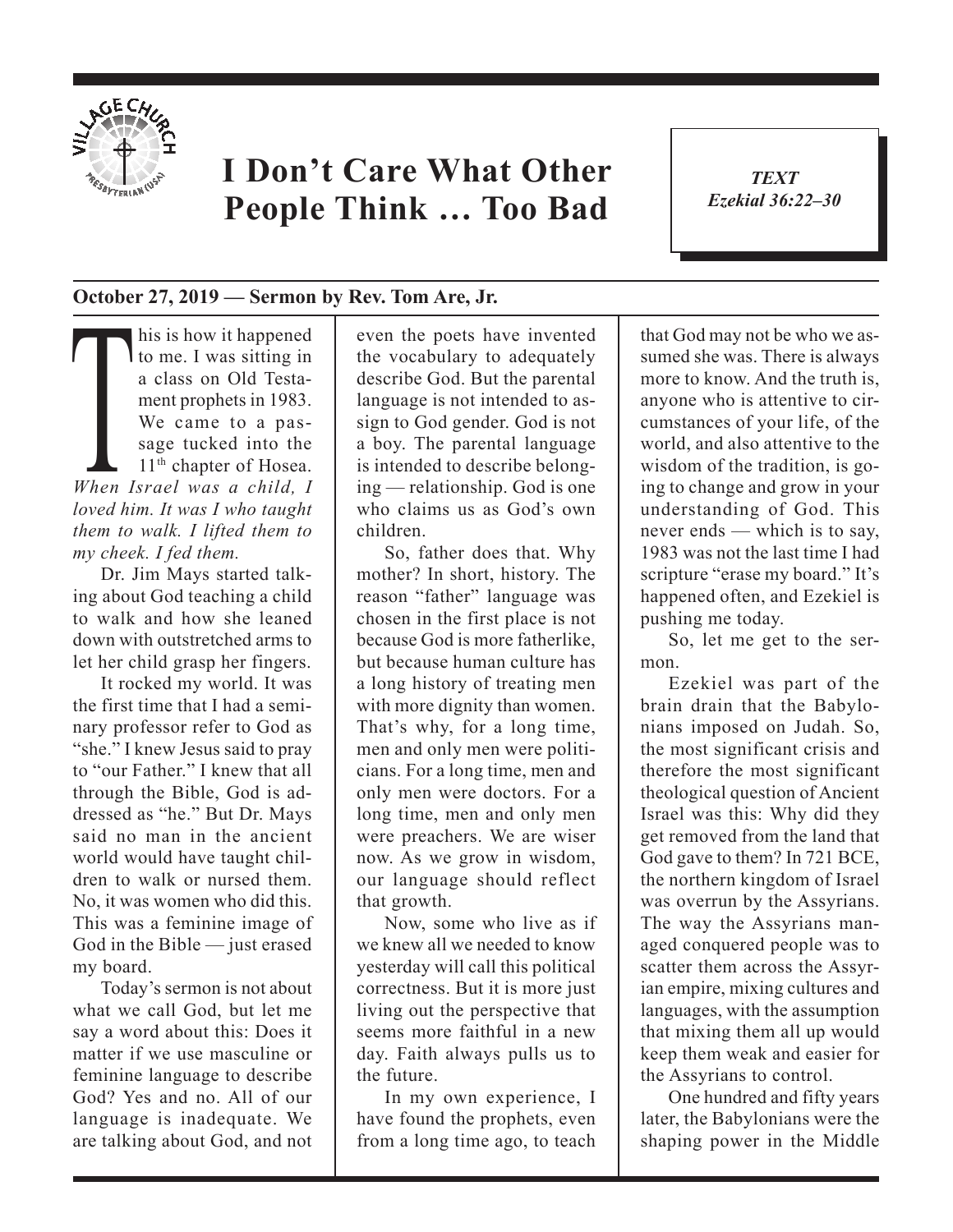East, and they overthrew the remainder of Israel, claiming the southern portion called Judah. The Babylonians managed conquered people very differently from the Assyrians. Rather than scatter them, the Babylonians brought the best and the brightest back to Babylon. The assumption was that if they could bring the strength of other nations to their capital, it would make them strong. The problem is that managing conquered people never goes as you think it will.

Ezekiel was among the brain drain marched back to Babylon. It was there that Ezekiel addressed the theological question in Ancient Israel's history: Why were we taken from the land that God gave to us? Did God fail? Did God change God's mind? What happened?

In short, Israel admitted God didn't fail; we did. Israel wasn't so much overthrown as they rather crumbled from the inside. They lost their moral compass, set truth aside, placed personal gain over community health, and they just crumbled from the inside. Judgment, as we said last week, resulted from failing to follow the ways of God. Ezekiel agreed with this assessment. But that wasn't the end of the story. Ezekiel made it clear that there would be a new exodus, just like God brought them out of the land of Egypt to the Promised Land. So too, at this low point for God's people, God would bring them out of the land of Babylon. They were going home. It would be a display of grace.

But why? That is what Ezekiel wanted to teach them. There were several reasons. One we recognized last Sunday. God can't stop loving God's people. As Jeremiah said, "I cannot let go of my people."

It's a comforting word and one we need to hear.

But there is more. Ezekiel says one of the reasons God will bring Israel back home: "It is not for your sake … but for the sake of my holy name, which you have profaned." God said to Israel, *I will bring you home to show the nations that I am a God of grace because you have damaged my reputation.* Wow!

Last spring, when I was preparing for this series, I came to these words of Ezekiel, and they struck me with something I had not thought of, but something that seems undeniably true.

If I understand the text, Ezekiel is saying, how we live influences how others understand God. You know, sometimes our thoughts of God are focused on what God does for us, or what God should do for us, or what we want God to do for us. But there is another side to that relationship. God depends on the church, the Christian, to show the love of God in this world. And when we fail at that, people not only think less of us, they think less of God.

I don't care what other people think. I don't remember the issue de jure, but that was my teenage response to my mother when she suggested my behavior might be misconstrued by others. They might misunderstand me. I announced, "I don't care what other people think." It wasn't a phrase original to me. No, I had heard others I admired say such things. It was incredibly empowering. I was announcing that I am my own person. I don't need approval from anyone. I march to the beat of my own drummer. Oh, it felt great.

It wasn't true. And more than that, it wasn't faithful. You can't be careless about what your neighbor thinks while at the same time loving your neighbor. This is what I mean.

Years ago I got a call from a student at the high school. He was a journalist with the school paper, and he wanted to ask me some questions. Fred Phelps' family had protested at the school, and he wanted to talk to me about that. He asked if I believed in scripture. I told him I had learned a lot from this old book, and that we read it together every Sunday.

He asked a few more questions, and then he asked, "Do you think God wants you to hate the same people they think God hates?" Whoa. I had no idea, but this bright, respectful, inquisitive young man assumed that I thought the same way Fred Phelps thought. I said, "I don't think God hates people. Christians do sometimes, when they fail to live like Christians. But God doesn't hate your friends." I got off the phone

2